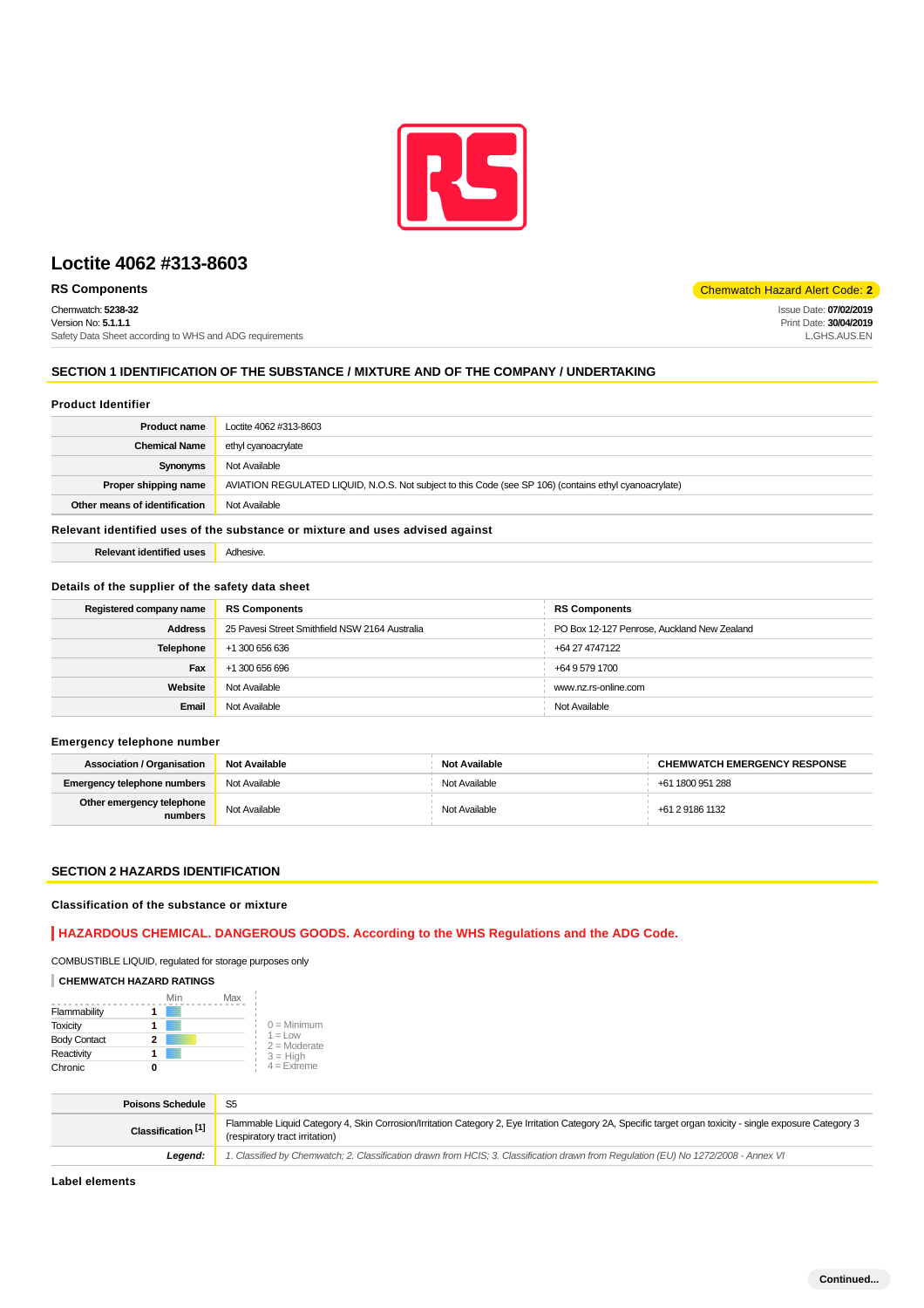#### **Loctite 4062 #313-8603**

| Hazard pictogram(s)                          |                                   |
|----------------------------------------------|-----------------------------------|
| <b>SIGNAL WORD</b>                           | <b>WARNING</b>                    |
| Hazard statement(s)                          |                                   |
| H <sub>227</sub>                             | Combustible liquid.               |
| H315                                         | Causes skin irritation.           |
| H319                                         | Causes serious eye irritation.    |
| H335                                         | May cause respiratory irritation. |
| <b>Precautionary statement(s) Prevention</b> |                                   |

| P <sub>210</sub> | Keep away from heat/sparks/open flames/hot surfaces. - No smoking.         |
|------------------|----------------------------------------------------------------------------|
| P <sub>271</sub> | Use only outdoors or in a well-ventilated area.                            |
| P <sub>261</sub> | Avoid breathing mist/vapours/spray.                                        |
| P280             | Wear protective gloves/protective clothing/eye protection/face protection. |

#### **Precautionary statement(s) Response**

| P362           | Take off contaminated clothing and wash before reuse.                                                                            |
|----------------|----------------------------------------------------------------------------------------------------------------------------------|
| P370+P378      | In case of fire: Use alcohol resistant foam or fine spray/water fog for extinction.                                              |
| P305+P351+P338 | IF IN EYES: Rinse cautiously with water for several minutes. Remove contact lenses, if present and easy to do. Continue rinsing. |
| P312           | Call a POISON CENTER or doctor/physician if you feel unwell.                                                                     |

# **Precautionary statement(s) Storage**

| P403+P235 | Store in a well-ventilated place. Keep cool. |
|-----------|----------------------------------------------|
| P405      | $C$ tori<br>locked up.                       |

# **Precautionary statement(s) Disposal**

**P501** Dispose of contents/container in accordance with local regulations.

# **SECTION 3 COMPOSITION / INFORMATION ON INGREDIENTS**

#### **Substances**

See section below for composition of Mixtures

#### **Mixtures**

| <b>CAS No</b> | %[weight]    | Name                |
|---------------|--------------|---------------------|
| 7085-85-0     | 50-100<br>.  | ethyl cyanoacrylate |
| 123-31-9      | $0.01 - 0.1$ | hydroguinone        |

# **SECTION 4 FIRST AID MEASURES**

# **Description of first aid measures**

|                     | <b>Eyelid Adhesion</b><br>▶ Wash thoroughly with water and apply moist pad; maintain in position.<br>DO NOT force separation.                                                                                                                                                                                                                                                                                                                                                                                                                                                                                                                                                                                                                                                                                                                                                                                |
|---------------------|--------------------------------------------------------------------------------------------------------------------------------------------------------------------------------------------------------------------------------------------------------------------------------------------------------------------------------------------------------------------------------------------------------------------------------------------------------------------------------------------------------------------------------------------------------------------------------------------------------------------------------------------------------------------------------------------------------------------------------------------------------------------------------------------------------------------------------------------------------------------------------------------------------------|
| <b>Eye Contact</b>  | Transport to hospital, or doctor without delay.<br>• Minor eye contamination should be treated by copious washing with water or 1% sodium carbonate solution.<br>The eye will generally open without further action, typically in one to two days, there should be no residual damage.<br>$\blacktriangleright$ Adhesive introduced<br>► Removal of contact lenses after eye injury should only be undertaken by skilled personnel.<br>Adhesive in the Eye:<br>Adhesive will attach itself to eye proteins and will disassociate from these over intermittent periods, usually within several hours.<br>This will result in weeping until clearance of the protein complex.<br>It is important to understand that disassociation will normally occur within a matter of hours even with gross contamination.                                                                                                 |
| <b>Skin Contact</b> | Cyanoacrylate adhesives is a very fast setting and strong. they bond human tissues including skin in seconds. Experience shows that accidents involving<br>cyanoacrylates are best handled by passive, non-surgical first aid.<br><b>Skin Contact:</b><br>▶ Remove excessive adhesive.<br>Soak in warm water - the adhesive should loosen from the skin in several hours. Dried adhesive does not present a health hazard.<br>Contact with clothes, fabric, rags or tissues may generate heat, and strong irritating odours; skin burns may also ensue.<br><b>Skin Adhesion:</b><br>IMMEDIATELY immerse affected areas in warm soapy water.<br>DO NOT force bonded surfaces apart.<br>Use a gentle rolling action to peel surfaces apart if possible. It may be necessary to use a blunt edge such as a spatula or spoon handle. Do NOT<br>attempt to pull the surfaces apart with a direct opposing action. |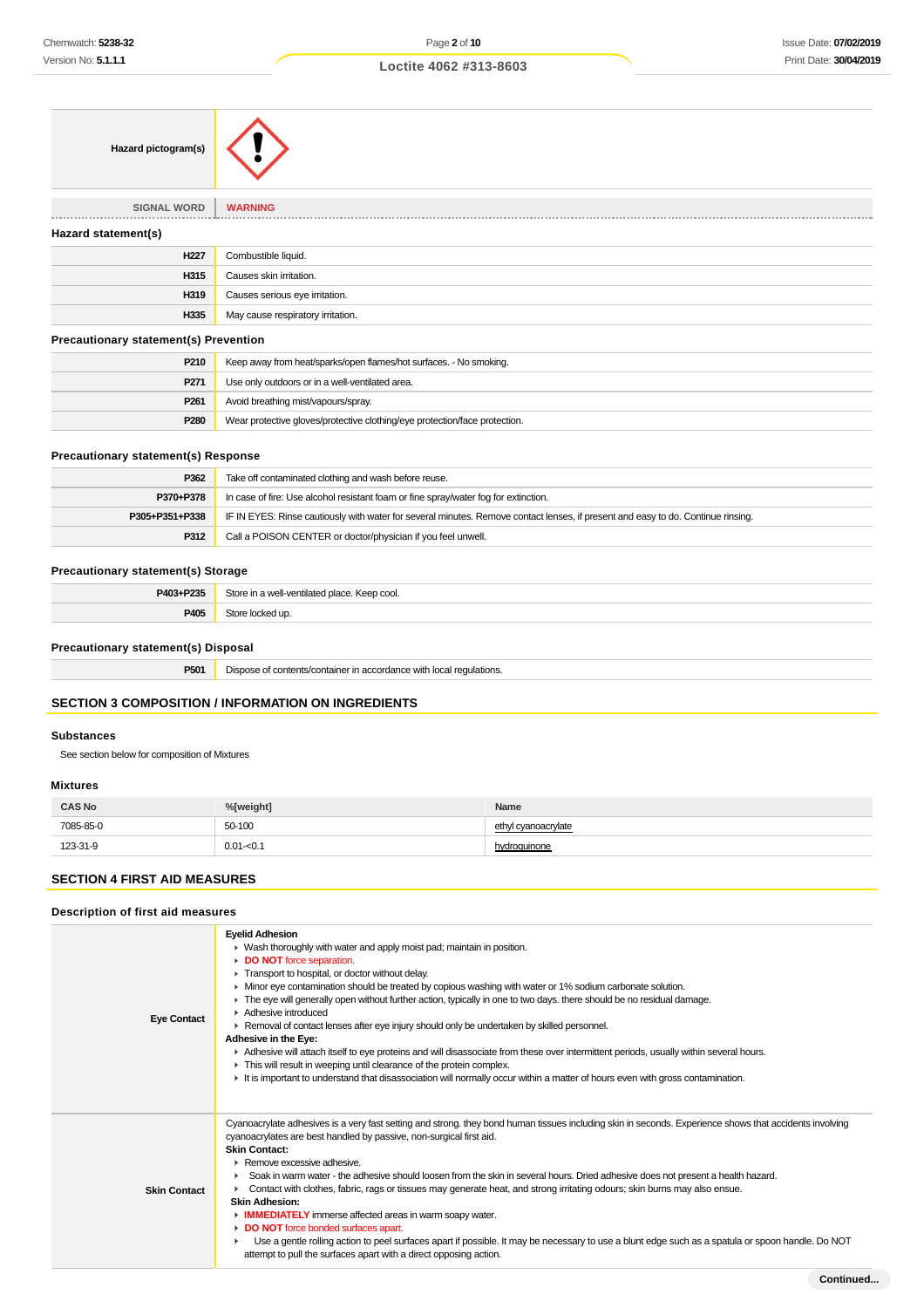|            | Remove any cured material with warm, soapy water.<br>Seek medical attention without delay.<br>A solvent such as acetone may be used (with care!) to separate bonded skin surfaces. NEVER use solvent near eyes, mouth, cuts, or abrasions.                                                                                                                                                                                                                                                                                                                                                                                                                                                                                                                                                                                                                                                                                                                                                |
|------------|-------------------------------------------------------------------------------------------------------------------------------------------------------------------------------------------------------------------------------------------------------------------------------------------------------------------------------------------------------------------------------------------------------------------------------------------------------------------------------------------------------------------------------------------------------------------------------------------------------------------------------------------------------------------------------------------------------------------------------------------------------------------------------------------------------------------------------------------------------------------------------------------------------------------------------------------------------------------------------------------|
| Inhalation | If fumes or combustion products are inhaled remove from contaminated area.<br>Lay patient down. Keep warm and rested.<br>► Prostheses such as false teeth, which may block airway, should be removed, where possible, prior to initiating first aid procedures.<br>▶ Apply artificial respiration if not breathing, preferably with a demand valve resuscitator, bag-valve mask device, or pocket mask as trained. Perform CPR if<br>necessary.<br>Transport to hospital, or doctor, without delay.<br>If fumes or combustion products are inhaled remove from contaminated area.<br>Lay patient down. Keep warm and rested.<br>► Prostheses such as false teeth, which may block airway, should be removed, where possible, prior to initiating first aid procedures.<br>Apply artificial respiration if not breathing, preferably with a demand valve resuscitator, bag-valve mask device, or pocket mask as trained. Perform CPR if<br>necessary.<br>Transport to hospital, or doctor. |
| Ingestion  | $\blacktriangleright$ Immediately give a glass of water.<br>First aid is not generally required. If in doubt, contact a Poisons Information Centre or a doctor.<br>For material bonded in the mouth seek medical/dental attention.<br>If lips are accidentally stuck together apply lots of warm water and encourage maximum wetting and pressure from saliva inside the mouth.<br>$\triangleright$ Peal or roll lips apart.<br>• Do NOT attempt to pull the lips with direct opposing action.<br>It is almost impossible to swallow cyanoacrylates. The adhesive solidifies and adheres in the mouth. Saliva will lip the adhesion in one or two days.                                                                                                                                                                                                                                                                                                                                   |

#### **Indication of any immediate medical attention and special treatment needed**

It should never be necessary to use surgical means to separate tissues which become accidentally bonded. The action of physiological fluids or warm soapy water will cause this adhesive to eventually fail.

Treat symptomatically.

# **SECTION 5 FIREFIGHTING MEASURES**

#### **Extinguishing media**

- Foam.
- Dry chemical powder.
- BCF (where regulations permit).
- ▶ Carbon dioxide.
- **Do not** use water jets.

#### **Special hazards arising from the substrate or mixture**

| Fire Incompatibility           | Avoid contamination with oxidising agents i.e. nitrates, oxidising acids, chlorine bleaches, pool chlorine etc. as ignition may result                                                                                                                                                                                                                                                               |  |
|--------------------------------|------------------------------------------------------------------------------------------------------------------------------------------------------------------------------------------------------------------------------------------------------------------------------------------------------------------------------------------------------------------------------------------------------|--|
| <b>Advice for firefighters</b> |                                                                                                                                                                                                                                                                                                                                                                                                      |  |
| <b>Fire Fighting</b>           | Alert Fire Brigade and tell them location and nature of hazard.<br>• Wear full body protective clothing with breathing apparatus.<br>• Prevent, by any means available, spillage from entering drains or water course.<br>• Use water delivered as a fine spray to control fire and cool adjacent area.                                                                                              |  |
| <b>Fire/Explosion Hazard</b>   | $\triangleright$ Combustible.<br>• Slight fire hazard when exposed to heat or flame.<br>► Heating may cause expansion or decomposition leading to violent rupture of containers.<br>• On combustion, may emit toxic fumes of carbon monoxide (CO).<br>Combustion products include:<br>carbon dioxide (CO2)<br>nitrogen oxides (NOx)<br>other pyrolysis products typical of burning organic material. |  |
| <b>HAZCHEM</b>                 | 2Z                                                                                                                                                                                                                                                                                                                                                                                                   |  |

#### **SECTION 6 ACCIDENTAL RELEASE MEASURES**

**Personal precautions, protective equipment and emergency procedures** See section 8

# **Environmental precautions**

See section 12

#### **Methods and material for containment and cleaning up**

| <b>Minor Spills</b> | If cloth has been used to wipe up spills, immediately soak the cloth in water to produce polymerisation and prevent possibility of autoignition.<br>$\triangleright$ Clean up all spills immediately.<br>Avoid breathing vapours and contact with skin and eyes.<br>$\triangleright$ Control personal contact with the substance, by using protective equipment.<br>Contain and absorb spill with sand, earth, inert material or vermiculite. |
|---------------------|-----------------------------------------------------------------------------------------------------------------------------------------------------------------------------------------------------------------------------------------------------------------------------------------------------------------------------------------------------------------------------------------------------------------------------------------------|
| <b>Major Spills</b> | Moderate hazard.<br>• Clear area of personnel and move upwind.<br>Alert Fire Brigade and tell them location and nature of hazard.<br>• Wear breathing apparatus plus protective gloves.                                                                                                                                                                                                                                                       |

Personal Protective Equipment advice is contained in Section 8 of the SDS.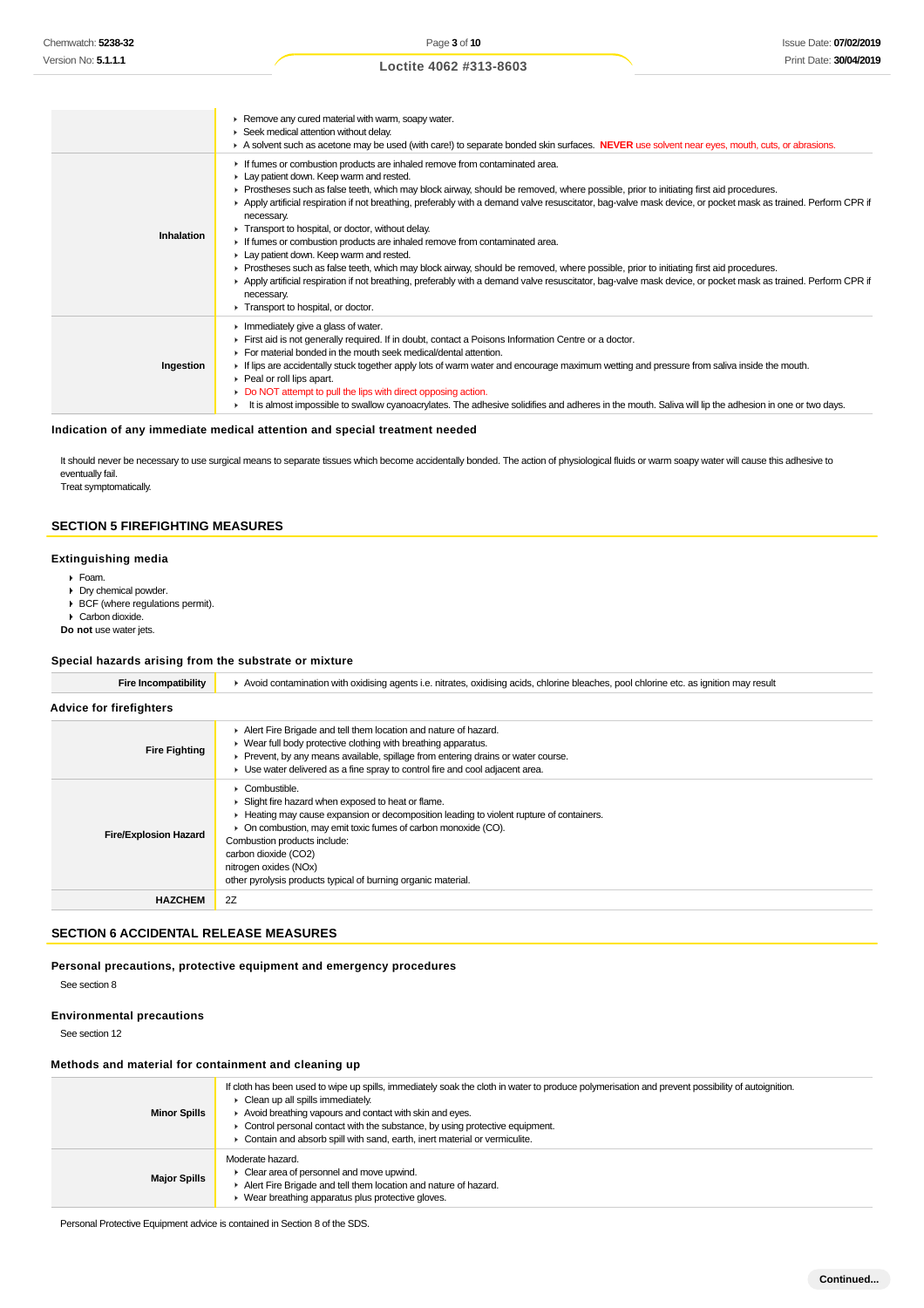#### **SECTION 7 HANDLING AND STORAGE**

#### **Precautions for safe handling**

| Safe handling     | DO NOT allow clothing wet with material to stay in contact with skin<br>Avoid all personal contact, including inhalation.<br>▶ Wear protective clothing when risk of exposure occurs.<br>• Use in a well-ventilated area.<br>▶ Prevent concentration in hollows and sumps. |
|-------------------|----------------------------------------------------------------------------------------------------------------------------------------------------------------------------------------------------------------------------------------------------------------------------|
| Other information | Consider storage under inert gas.<br>Store in original containers.<br>▶ Keep containers securely sealed.<br>Store in a cool, dry, well-ventilated area.<br>Store away from incompatible materials and foodstuff containers.                                                |

#### **Conditions for safe storage, including any incompatibilities**

| Suitable container      | $\blacktriangleright$ Metal can or drum<br>• Packaging as recommended by manufacturer.<br>• Check all containers are clearly labelled and free from leaks.                                                                                                                                                                                                                                                                                                                                                                                                                                                                    |
|-------------------------|-------------------------------------------------------------------------------------------------------------------------------------------------------------------------------------------------------------------------------------------------------------------------------------------------------------------------------------------------------------------------------------------------------------------------------------------------------------------------------------------------------------------------------------------------------------------------------------------------------------------------------|
| Storage incompatibility | For cyanoacrylates:<br>Avoid contact with acids, bases, amines.<br>Avoid contact with clothes, fabric, rags (especially cotton and wool) rubber or paper; contact may cause polymerisation.<br>▶ Cyanoacrylate adhesives undergo anionic polymerization in the presence of a weak base, such as water, and are stabilized through the addition of a weak<br>acid. The stabiliser is usually in the form of a weak acidic gas such as SO2, NO, or BF3.<br>Segregate from alcohol, water.<br>Avoid reaction with oxidising agents<br>$\rightarrow$ NOTE: May develop pressure in containers; open carefully. Vent periodically. |

#### **SECTION 8 EXPOSURE CONTROLS / PERSONAL PROTECTION**

#### **Control parameters**

#### **OCCUPATIONAL EXPOSURE LIMITS (OEL)**

#### **INGREDIENT DATA**

| Source                       | Ingredient   | <b>Material name</b> | <b>TWA</b>   | <b>STEL</b>   | Peak          | <b>Notes</b>  |
|------------------------------|--------------|----------------------|--------------|---------------|---------------|---------------|
| Australia Exposure Standards | hydroguinone | <b>Hvdroauinone</b>  | $2$ mg/m $3$ | Not Available | Not Available | Not Available |
|                              |              |                      |              |               |               |               |

#### **EMERGENCY LIMITS**

| Ingredient          | <b>Material name</b> | TEEL-1       | TEEL-2              | TEEL-3    |
|---------------------|----------------------|--------------|---------------------|-----------|
| hydroquinone        | Hydroquinone         | $3$ mg/m $3$ | 20 mg/m3            | 120 mg/m3 |
|                     |                      |              |                     |           |
| Ingredient          | <b>Original IDLH</b> |              | <b>Revised IDLH</b> |           |
| ethyl cyanoacrylate | Not Available        |              | Not Available       |           |
| hydroquinone        | 50 mg/m3             |              | Not Available       |           |

#### **MATERIAL DATA Exposure controls** Engineering controls are used to remove a hazard or place a barrier between the worker and the hazard. Well-designed engineering controls can be highly effective in protecting workers and will typically be independent of worker interactions to provide this high level of protection. **Appropriate engineering** The basic types of engineering controls are: **controls** Process controls which involve changing the way a job activity or process is done to reduce the risk. Enclosure and/or isolation of emission source which keeps a selected hazard "physically" away from the worker and ventilation that strategically "adds" and "removes" air in the work environment. **Personal protection** ▶ Safety glasses with side shields. Chemical goggles. ×. **Eye and face protection** Contact lenses may pose a special hazard; soft contact lenses may absorb and concentrate irritants. A written policy document, describing the wearing ¥. of lenses or restrictions on use, should be created for each workplace or task. **Skin protection** See Hand protection below Wear chemical protective gloves, e.g. PVC. Wear safety footwear or safety gumboots, e.g. Rubber **NOTE:** The material may produce skin sensitisation in predisposed individuals. Care must be taken, when removing gloves and other protective equipment, to avoid all possible skin contact. Contaminated leather items, such as shoes, belts and watch-bands should be removed and destroyed. **Hands/feet protection** The selection of suitable gloves does not only depend on the material, but also on further marks of quality which vary from manufacturer to manufacturer. Where the chemical is a preparation of several substances, the resistance of the glove material can not be calculated in advance and has therefore to be checked prior to the application. The exact break through time for substances has to be obtained from the manufacturer of the protective gloves and.has to be observed when making a final choice. Personal hygiene is a key element of effective hand care. ▶ Polyethylene gloves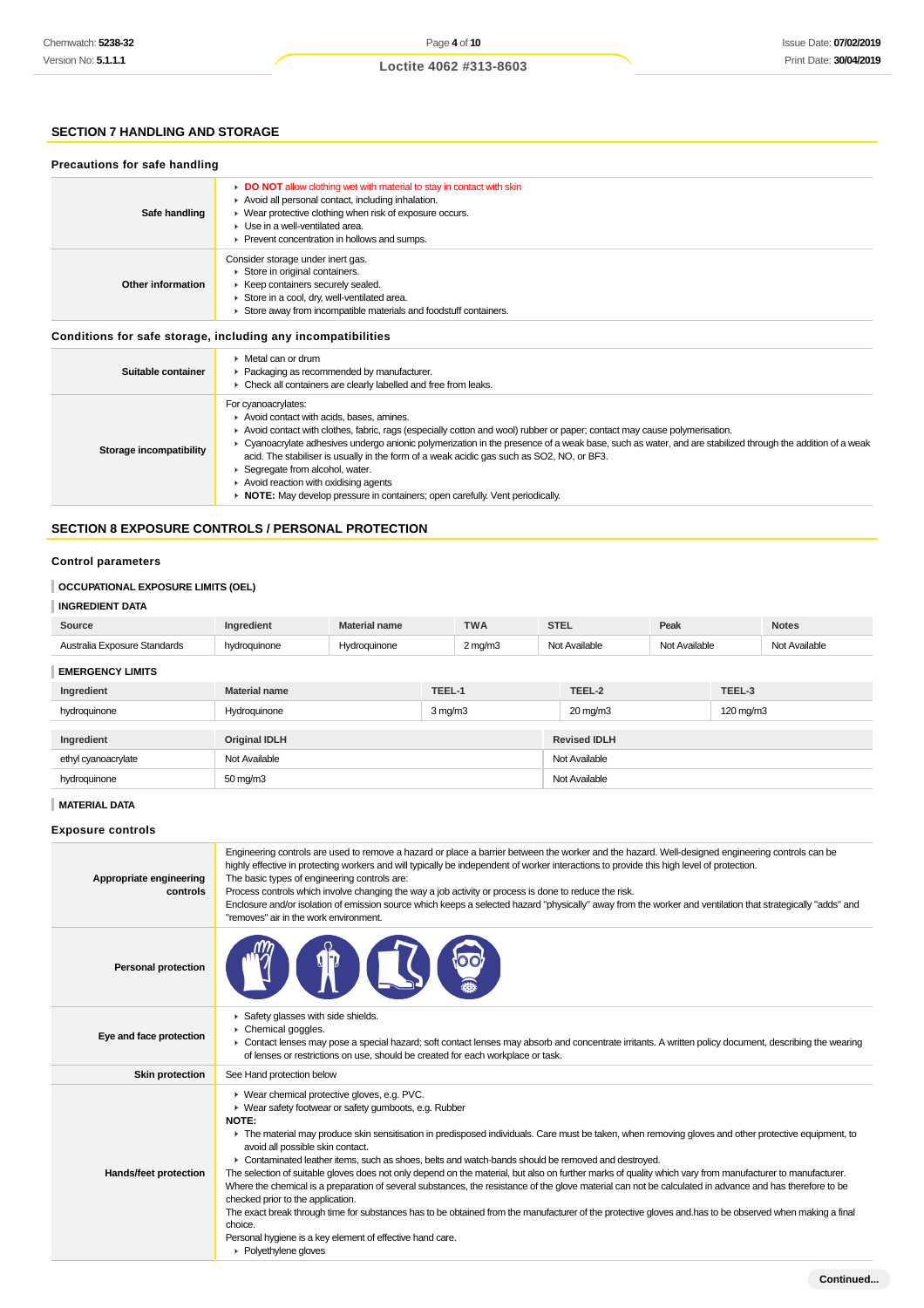**Loctite 4062 #313-8603**

**Body protection** See Other protection below

**Other protection** Overalls. P.V.C. apron. Barrier cream.

#### **Recommended material(s)**

**GLOVE SELECTION INDEX**

Glove selection is based on a modified presentation of the:

#### **"Forsberg Clothing Performance Index".**

 The effect(s) of the following substance(s) are taken into account in the **computergenerated** selection:

Loctite 4062 #313-8603

| <b>Material</b>  | <b>CPI</b> |
|------------------|------------|
| NATURAL RUBBER   | A          |
| NATURAL+NEOPRENE | A          |
| <b>NEOPRENE</b>  | A          |
| NEOPRENE/NATURAL | A          |
| <b>NITRILE</b>   | A          |
| <b>PVC</b>       | А          |

\* CPI - Chemwatch Performance Index

A: Best Selection

B: Satisfactory; may degrade after 4 hours continuous immersion

C: Poor to Dangerous Choice for other than short term immersion

**NOTE**: As a series of factors will influence the actual performance of the glove, a final selection must be based on detailed observation. -

\* Where the glove is to be used on a short term, casual or infrequent basis, factors such as "feel" or convenience (e.g. disposability), may dictate a choice of gloves which might otherwise be unsuitable following long-term or frequent use. A qualified practitioner should be consulted.

#### **Respiratory protection**

Type A-P Filter of sufficient capacity. (AS/NZS 1716 & 1715, EN 143:2000 & 149:2001, ANSI Z88 or national equivalent)

Where the concentration of gas/particulates in the breathing zone, approaches or exceeds the "Exposure Standard" (or ES), respiratory protection is required. Degree of protection varies with both face-piece and Class of filter; the nature of protection varies with Type of filter.

| <b>Required Minimum</b><br><b>Protection Factor</b> | <b>Half-Face</b><br>Respirator | <b>Full-Face</b><br>Respirator    | <b>Powered Air</b><br>Respirator       |
|-----------------------------------------------------|--------------------------------|-----------------------------------|----------------------------------------|
| up to $10 \times ES$                                | A-AUS P2                       |                                   | A-PAPR-AUS /<br>Class 1 P <sub>2</sub> |
| up to $50 \times ES$                                | ۰                              | A-AUS / Class 1<br>P <sub>2</sub> |                                        |
| up to $100 \times ES$                               | -                              | A-2 P2                            | A-PAPR-2 P2 ^                          |

^ - Full-face

 $A($ All classes) = Organic vapours, B AUS or B1 = Acid gasses, B2 = Acid gas or hydrogen cyanide(HCN), B3 = Acid gas or hydrogen cyanide(HCN), E = Sulfur dioxide(SO2), G = Agricultural chemicals,  $K =$  Ammonia(NH3), Hg = Mercury, NO = Oxides of nitrogen, MB = Methyl bromide, AX = Low boiling point organic compounds(below 65 degC)

- Cartridge respirators should never be used for emergency ingress or in areas of unknown vapour concentrations or oxygen content.
- $\blacktriangleright$  The wearer must be warned to leave the contaminated area immediately on detecting any odours through the respirator. The odour may indicate that the mask is not functioning properly, that the vapour concentration is too high, or that the mask is not properly fitted. Because of these limitations, only restricted use of cartridge respirators is considered appropriate.
- ▶ Cartridge performance is affected by humidity. Cartridges should be changed after 2 hr of continuous use unless it is determined that the humidity is less than 75%, in which case, cartridges can be used for 4 hr. Used cartridges should be discarded daily, regardless of the length of time used

#### **SECTION 9 PHYSICAL AND CHEMICAL PROPERTIES**

#### **Information on basic physical and chemical properties**

| Appearance                                      | Colourless liquid with irritating odour; polymerises in presence of water. |                                            |                |  |  |
|-------------------------------------------------|----------------------------------------------------------------------------|--------------------------------------------|----------------|--|--|
|                                                 |                                                                            |                                            |                |  |  |
| <b>Physical state</b>                           | Liquid                                                                     | Relative density (Water = 1)               | 1.1 @20C       |  |  |
| Odour                                           | Not Available                                                              | Partition coefficient n-octanol /<br>water | Not Available  |  |  |
| <b>Odour threshold</b>                          | Not Available                                                              | Auto-ignition temperature (°C)             | Not Available  |  |  |
| pH (as supplied)                                | Not Applicable                                                             | <b>Decomposition temperature</b>           | Not Available  |  |  |
| Melting point / freezing point<br>(°C)          | Not Available                                                              | Viscosity (cSt)                            | Not Available  |  |  |
| Initial boiling point and boiling<br>range (°C) | >100                                                                       | Molecular weight (g/mol)                   | Not Applicable |  |  |
| Flash point (°C)                                | 80-93.4                                                                    | <b>Taste</b>                               | Not Available  |  |  |
| <b>Evaporation rate</b>                         | Not Available                                                              | <b>Explosive properties</b>                | Not Available  |  |  |
| Flammability                                    | Combustible.                                                               | <b>Oxidising properties</b>                | Not Available  |  |  |
| Upper Explosive Limit (%)                       | Not Available                                                              | Surface Tension (dyn/cm or<br>$mN/m$ )     | Not Available  |  |  |
| Lower Explosive Limit (%)                       | Not Available                                                              | <b>Volatile Component (%vol)</b>           | $<$ 3 (VOC)    |  |  |
| Vapour pressure (kPa)                           | $< 0.1 \ @ 25C$                                                            | Gas group                                  | Not Available  |  |  |
| Solubility in water                             | Immiscible                                                                 | pH as a solution (1%)                      | Not Applicable |  |  |
| Vapour density $(Air = 1)$                      | Not Available                                                              | VOC g/L                                    | Not Available  |  |  |

#### **SECTION 10 STABILITY AND REACTIVITY**

| <b>Reactivity</b>                     | See section 7                                                                                                                        |
|---------------------------------------|--------------------------------------------------------------------------------------------------------------------------------------|
| <b>Chemical stability</b>             | • Unstable in the presence of incompatible materials.<br>▶ Product is considered stable.<br>Hazardous polymerisation will not occur. |
| Possibility of hazardous<br>reactions | See section 7                                                                                                                        |
| <b>Conditions to avoid</b>            | See section 7                                                                                                                        |
| Incompatible materials                | See section 7                                                                                                                        |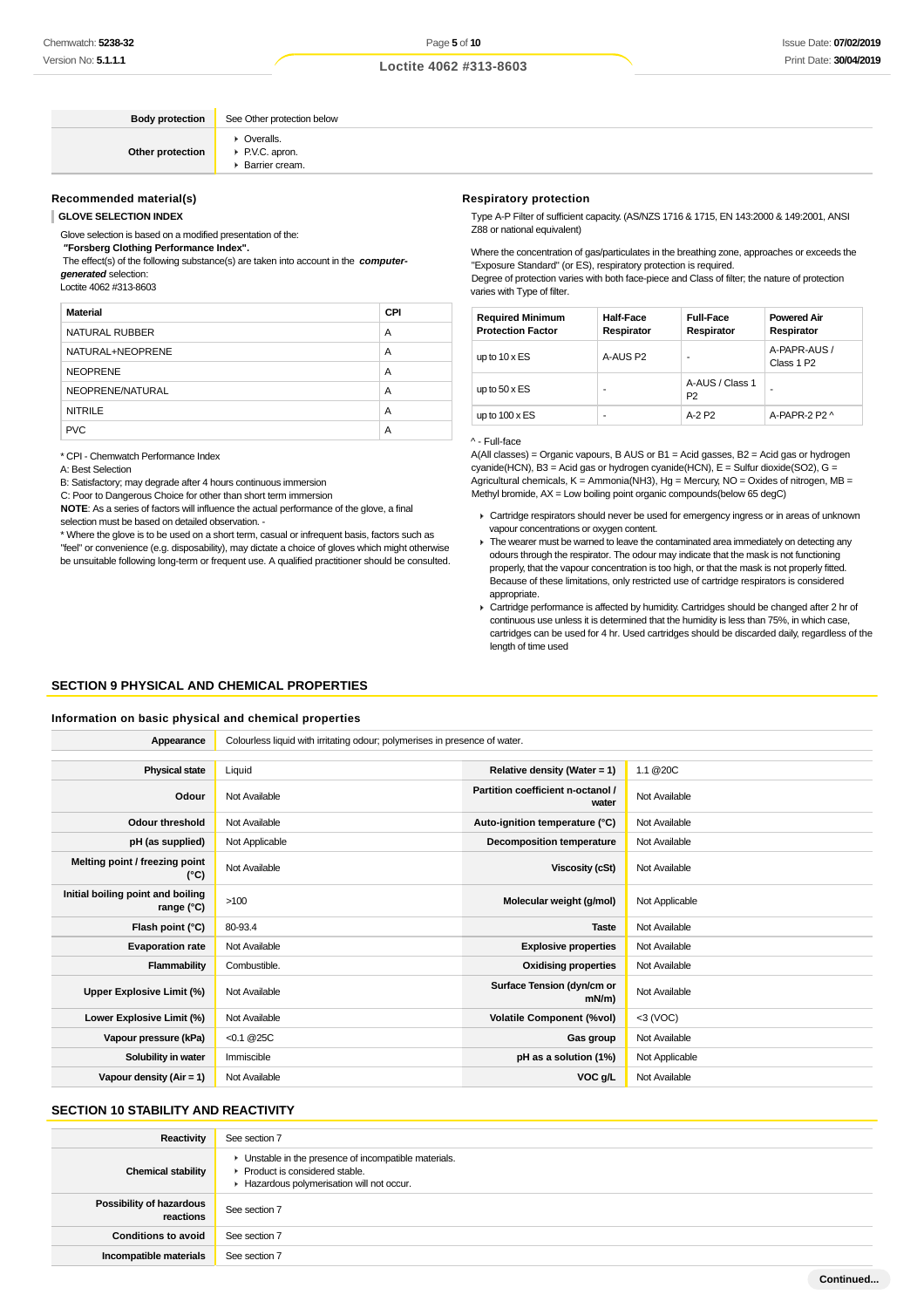# Page **6** of **10 Loctite 4062 #313-8603**

**Hazardous decomposition products** See section 5

**SECTION 11 TOXICOLOGICAL INFORMATION**

#### **Information on toxicological effects**

| Inhaled             | Evidence shows, or practical experience predicts, that the material produces irritation of the respiratory system, in a substantial number of individuals,<br>following inhalation. In contrast to most organs, the lung is able to respond to a chemical insult by first removing or neutralising the irritant and then<br>repairing the damage. The repair process, which initially evolved to protect mammalian lungs from foreign matter and antigens, may however, produce<br>further lung damage resulting in the impairment of gas exchange, the primary function of the lungs. Respiratory tract irritation often results in an<br>inflammatory response involving the recruitment and activation of many cell types, mainly derived from the vascular system.<br>Inhalation of vapours or aerosols (mists, fumes), generated by the material during the course of normal handling, may be damaging to the health of the<br>individual.                                                                                                                                                                                                                                                                                                                                                                                                                                                                                                |                                                                                                                                                             |  |  |
|---------------------|------------------------------------------------------------------------------------------------------------------------------------------------------------------------------------------------------------------------------------------------------------------------------------------------------------------------------------------------------------------------------------------------------------------------------------------------------------------------------------------------------------------------------------------------------------------------------------------------------------------------------------------------------------------------------------------------------------------------------------------------------------------------------------------------------------------------------------------------------------------------------------------------------------------------------------------------------------------------------------------------------------------------------------------------------------------------------------------------------------------------------------------------------------------------------------------------------------------------------------------------------------------------------------------------------------------------------------------------------------------------------------------------------------------------------------------------|-------------------------------------------------------------------------------------------------------------------------------------------------------------|--|--|
|                     | Cyanoacrylate vapours are irritating to the upper respiratory tract. In very dry atmospheres (below 50% relative humidity), vapour will irritate the eyes and<br>respiratory system. High vapour concentrations may cause pneumonitis or other respiratory complications including chemical bronchitis. When relative<br>humidity is adjusted above 55% by use of suitable humidifiers there should be little or no irritant effects.<br>Prolonged exposure may cause headache, nausea and ultimately loss of consciousness.                                                                                                                                                                                                                                                                                                                                                                                                                                                                                                                                                                                                                                                                                                                                                                                                                                                                                                                   |                                                                                                                                                             |  |  |
| Ingestion           | non-hazardous.                                                                                                                                                                                                                                                                                                                                                                                                                                                                                                                                                                                                                                                                                                                                                                                                                                                                                                                                                                                                                                                                                                                                                                                                                                                                                                                                                                                                                                 | Uncured cyanoacrylates are difficult to swallow as saliva cures the surface of the adhesive with negligible bonding. The cured material is considered to be |  |  |
| <b>Skin Contact</b> | Evidence exists, or practical experience predicts, that the material either produces inflammation of the skin in a substantial number of individuals following<br>direct contact, and/or produces significant inflammation when applied to the healthy intact skin of animals, for up to four hours, such inflammation being<br>present twenty-four hours or more after the end of the exposure period. Skin irritation may also be present after prolonged or repeated exposure; this may<br>result in a form of contact dermatitis (nonallergic). The dermatitis is often characterised by skin redness (erythema) and swelling (oedema) which may<br>progress to blistering (vesiculation), scaling and thickening of the epidermis. At the microscopic level there may be intercellular oedema of the spongy<br>layer of the skin (spongiosis) and intracellular oedema of the epidermis.<br>The material may accentuate any pre-existing dermatitis condition<br>The material will bond human tissues within seconds. A large drop undergoing curing on the skin may cause thermal burns. No permanent skin damage is<br>known to occur from a single dermal exposure although a small proportion of individuals show sensitisation and allergic skin reactions following repeated<br>and prolonged exposure. Monomeric homologues of the n-alkyl cyanoacrylates (from methyl to octyl) undergo an exothermic reaction on polymerisation. |                                                                                                                                                             |  |  |
|                     | Open cuts, abraded or irritated skin should not be exposed to this material<br>Entry into the blood-stream through, for example, cuts, abrasions, puncture wounds or lesions, may produce systemic injury with harmful effects. Examine<br>the skin prior to the use of the material and ensure that any external damage is suitably protected.                                                                                                                                                                                                                                                                                                                                                                                                                                                                                                                                                                                                                                                                                                                                                                                                                                                                                                                                                                                                                                                                                                |                                                                                                                                                             |  |  |
| Eye                 | Evidence exists, or practical experience predicts, that the material may cause eye irritation in a substantial number of individuals and/or may produce<br>significant ocular lesions which are present twenty-four hours or more after instillation into the eye(s) of experimental animals.<br>Repeated or prolonged eye contact may cause inflammation characterised by temporary redness (similar to windburn) of the conjunctiva (conjunctivitis);<br>temporary impairment of vision and/or other transient eye damage/ulceration may occur.<br>Vapour exposure to 40-60 ppm cyanoacrylate is objectionable producing lachrymation, rhinorrhoea and blurred vision. The material is capable of gluing the<br>eyelids together. Free moisture on the eyeball usually cures the surface of the adhesive with negligible bonding. If the eyeballs or lids are bonded, the eye<br>will become mobile after 1-2 days without permanent damage.                                                                                                                                                                                                                                                                                                                                                                                                                                                                                                 |                                                                                                                                                             |  |  |
| Chronic             | Limited evidence suggests that repeated or long-term occupational exposure may produce cumulative health effects involving organs or biochemical<br>systems.<br>Limited evidence shows that inhalation of the material is capable of inducing a sensitisation reaction in a significant number of individuals at a greater<br>frequency than would be expected from the response of a normal population.<br>Pulmonary sensitisation, resulting in hyperactive airway dysfunction and pulmonary allergy may be accompanied by fatigue, malaise and aching. Significant<br>symptoms of exposure may persist for extended periods, even after exposure ceases. Symptoms can be activated by a variety of nonspecific environmental<br>stimuli such as automobile exhaust, perfumes and passive smoking.<br>There exists limited evidence that shows that skin contact with the material is capable either of inducing a sensitisation reaction in a significant number of<br>individuals, and/or of producing positive response in experimental animals.<br>Dermatitis may result from prolonged exposures. On repeated and prolonged exposure by skin contact or inhalation, a small proportion of individuals<br>develop allergic sensitivities.                                                                                                                                                                                                |                                                                                                                                                             |  |  |
|                     |                                                                                                                                                                                                                                                                                                                                                                                                                                                                                                                                                                                                                                                                                                                                                                                                                                                                                                                                                                                                                                                                                                                                                                                                                                                                                                                                                                                                                                                |                                                                                                                                                             |  |  |
| tite 4062 #313-8603 | <b>TOXICITY</b><br>Not Available                                                                                                                                                                                                                                                                                                                                                                                                                                                                                                                                                                                                                                                                                                                                                                                                                                                                                                                                                                                                                                                                                                                                                                                                                                                                                                                                                                                                               | <b>IRRITATION</b><br>Not Available                                                                                                                          |  |  |
| ethyl cyanoacrylate | <b>TOXICITY</b><br>Dermal (rabbit) LD50: 233.2 mg/kg <sup>[2]</sup><br>Inhalation (rat) LC50: 5.2775 mg/l/1H[2]<br>Oral (rat) LD50: 190.8 mg/kg <sup>[2]</sup>                                                                                                                                                                                                                                                                                                                                                                                                                                                                                                                                                                                                                                                                                                                                                                                                                                                                                                                                                                                                                                                                                                                                                                                                                                                                                 | <b>IRRITATION</b><br>Not Available                                                                                                                          |  |  |
|                     | <b>TOXICITY</b>                                                                                                                                                                                                                                                                                                                                                                                                                                                                                                                                                                                                                                                                                                                                                                                                                                                                                                                                                                                                                                                                                                                                                                                                                                                                                                                                                                                                                                | <b>IRRITATION</b>                                                                                                                                           |  |  |
| hydroquinone        | Dermal (rabbit) LD50: >2000 mg/kg <sup>[1]</sup>                                                                                                                                                                                                                                                                                                                                                                                                                                                                                                                                                                                                                                                                                                                                                                                                                                                                                                                                                                                                                                                                                                                                                                                                                                                                                                                                                                                               | Skin (human): 2% - mild                                                                                                                                     |  |  |
|                     | Oral (rat) LD50: 302 mg/kg <sup>[2]</sup>                                                                                                                                                                                                                                                                                                                                                                                                                                                                                                                                                                                                                                                                                                                                                                                                                                                                                                                                                                                                                                                                                                                                                                                                                                                                                                                                                                                                      | Skin (human): 5% - SEVERE                                                                                                                                   |  |  |
| Legend:             | 1. Value obtained from Europe ECHA Registered Substances - Acute toxicity 2.* Value obtained from manufacturer's SDS. Unless otherwise specified<br>data extracted from RTECS - Register of Toxic Effect of chemical Substances                                                                                                                                                                                                                                                                                                                                                                                                                                                                                                                                                                                                                                                                                                                                                                                                                                                                                                                                                                                                                                                                                                                                                                                                                |                                                                                                                                                             |  |  |
| ETHYL CYANOACRYLATE | reactive airways dysfunction syndrome (RADS) which can occur following exposure to high levels of highly irritating compound. Key criteria for the<br>diagnosis of RADS include the absence of preceding respiratory disease, in a non-atopic individual, with abrupt onset of persistent asthma-like symptoms                                                                                                                                                                                                                                                                                                                                                                                                                                                                                                                                                                                                                                                                                                                                                                                                                                                                                                                                                                                                                                                                                                                                 | Asthma-like symptoms may continue for months or even years after exposure to the material ceases. This may be due to a non-allergenic condition known as    |  |  |

within minutes to hours of a documented exposure to the irritant. A reversible airflow pattern, on spirometry, with the presence of moderate to severe bronchial hyperreactivity on methacholine challenge testing and the lack of minimal lymphocytic inflammation, without eosinophilia, have also been included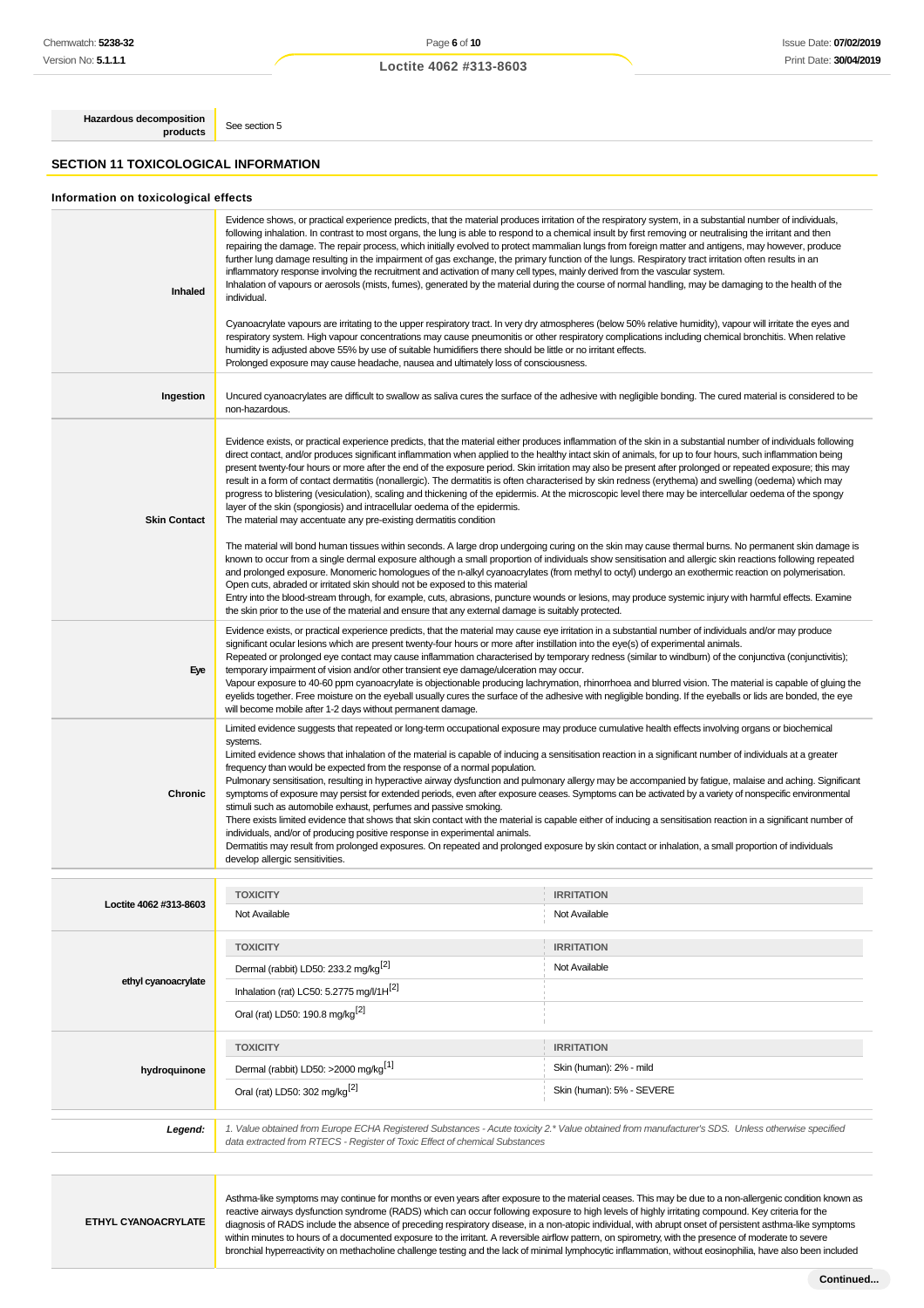|                                             | in the criteria for diagnosis of RADS.<br>For methyl cyanoacrylate (MCA) and ethyl cyanoacrylate (ECA)<br>From the data available, the key toxicological features of MCA and ECA seem to be as a result of local activity at the site of contact. Human data indicate<br>that liquid MCA and ECA are not skin irritants as a result of single exposure. However, there are indications from human studies that repeated exposure<br>can result in skin irritant effects. Eye irritancy has been observed in humans exposed to liquid cyanoacrylate adhesives.<br>* [AIHAAP]                                                                                                                                                                                                                                                                                                                                                                                                                                                                                                                                                                                                                                                                                                                                                                                                                                                                                                                                                                                                      |                                 |                                                                                                                                                                     |
|---------------------------------------------|----------------------------------------------------------------------------------------------------------------------------------------------------------------------------------------------------------------------------------------------------------------------------------------------------------------------------------------------------------------------------------------------------------------------------------------------------------------------------------------------------------------------------------------------------------------------------------------------------------------------------------------------------------------------------------------------------------------------------------------------------------------------------------------------------------------------------------------------------------------------------------------------------------------------------------------------------------------------------------------------------------------------------------------------------------------------------------------------------------------------------------------------------------------------------------------------------------------------------------------------------------------------------------------------------------------------------------------------------------------------------------------------------------------------------------------------------------------------------------------------------------------------------------------------------------------------------------|---------------------------------|---------------------------------------------------------------------------------------------------------------------------------------------------------------------|
| <b>HYDROQUINONE</b>                         | The following information refers to contact allergens as a group and may not be specific to this product.<br>Contact allergies quickly manifest themselves as contact eczema, more rarely as urticaria or Quincke's oedema. The pathogenesis of contact eczema<br>involves a cell-mediated (T lymphocytes) immune reaction of the delayed type. Other allergic skin reactions, e.g. contact urticaria, involve antibody-mediated<br>immune reactions.<br>The material may produce severe skin irritation after prolonged or repeated exposure, and may produce a contact dermatitis (nonallergic). This form of<br>dermatitis is often characterised by skin redness (erythema) thickening of the epidermis.<br>Histologically there may be intercellular oedema of the spongy layer (spongiosis) and intracellular oedema of the epidermis. Prolonged contact is unlikely,<br>given the severity of response, but repeated exposures may produce severe ulceration.<br>Hydroquinone is rapidly and extensively absorbed from the gut and lungs of animals. Absorption via the skin is slow but may be accelerated with vehicles<br>such as alcohols. Hydroquinone distributes rapidly and widely among tissues. It is metabolized to 1,4-benzoquinone and other oxidised products, and is<br>detoxified by conjugation to monoglucuronide, monosulfate, and mercapturic derivatives.<br>The substance is classified by IARC as Group 3:<br>NOT classifiable as to its carcinogenicity to humans.<br>Evidence of carcinogenicity may be inadequate or limited in animal testing. |                                 |                                                                                                                                                                     |
| <b>Acute Toxicity</b>                       | ×                                                                                                                                                                                                                                                                                                                                                                                                                                                                                                                                                                                                                                                                                                                                                                                                                                                                                                                                                                                                                                                                                                                                                                                                                                                                                                                                                                                                                                                                                                                                                                                | Carcinogenicity                 | ×                                                                                                                                                                   |
| <b>Skin Irritation/Corrosion</b>            | ✔                                                                                                                                                                                                                                                                                                                                                                                                                                                                                                                                                                                                                                                                                                                                                                                                                                                                                                                                                                                                                                                                                                                                                                                                                                                                                                                                                                                                                                                                                                                                                                                | Reproductivity                  | ×                                                                                                                                                                   |
| <b>Serious Eye Damage/Irritation</b>        | ✔                                                                                                                                                                                                                                                                                                                                                                                                                                                                                                                                                                                                                                                                                                                                                                                                                                                                                                                                                                                                                                                                                                                                                                                                                                                                                                                                                                                                                                                                                                                                                                                | <b>STOT - Single Exposure</b>   | ✔                                                                                                                                                                   |
| <b>Respiratory or Skin</b><br>sensitisation | ×                                                                                                                                                                                                                                                                                                                                                                                                                                                                                                                                                                                                                                                                                                                                                                                                                                                                                                                                                                                                                                                                                                                                                                                                                                                                                                                                                                                                                                                                                                                                                                                | <b>STOT - Repeated Exposure</b> | ×                                                                                                                                                                   |
| <b>Mutagenicity</b>                         | ×                                                                                                                                                                                                                                                                                                                                                                                                                                                                                                                                                                                                                                                                                                                                                                                                                                                                                                                                                                                                                                                                                                                                                                                                                                                                                                                                                                                                                                                                                                                                                                                | <b>Aspiration Hazard</b>        | ×                                                                                                                                                                   |
|                                             |                                                                                                                                                                                                                                                                                                                                                                                                                                                                                                                                                                                                                                                                                                                                                                                                                                                                                                                                                                                                                                                                                                                                                                                                                                                                                                                                                                                                                                                                                                                                                                                  | Legend:                         | $\blacktriangleright$ - Data either not available or does not fill the criteria for classification<br>$\blacktriangleright$ - Data available to make classification |

#### **SECTION 12 ECOLOGICAL INFORMATION**

|                        | <b>ENDPOINT</b>  | <b>TEST DURATION (HR)</b> | <b>SPECIES</b>                | VALUE            | <b>SOURCE</b>    |
|------------------------|------------------|---------------------------|-------------------------------|------------------|------------------|
| Loctite 4062 #313-8603 | Not<br>Available | Not Available             | Not Available                 | Not<br>Available | Not<br>Available |
|                        | <b>ENDPOINT</b>  | <b>TEST DURATION (HR)</b> | <b>SPECIES</b>                | VALUE            | <b>SOURCE</b>    |
| ethyl cyanoacrylate    | <b>LC50</b>      | 96                        | Fish                          | 0.662mg/L        | 3                |
|                        | <b>EC50</b>      | 96                        | Algae or other aquatic plants | 2.407mg/L        | 3                |
|                        | <b>ENDPOINT</b>  | <b>TEST DURATION (HR)</b> | <b>SPECIES</b>                | VALUE            | <b>SOURCE</b>    |
|                        | <b>LC50</b>      | 96                        | Fish                          | 0.044mg/L        | $\overline{4}$   |
|                        | <b>EC50</b>      | 48                        | Crustacea                     | $0.061$ mg/L     | $\overline{2}$   |
| hydroquinone           | <b>EC50</b>      | 96                        | Algae or other aquatic plants | $0.008$ mg/L     | 3                |
|                        | <b>BCF</b>       | 24                        | Algae or other aquatic plants | $0.05$ mg/L      | 4                |
|                        | <b>NOEC</b>      | 72                        | Algae or other aquatic plants | 0.002mg/L        | $\overline{2}$   |

**Legend:** Extracted from 1. IUCLID Toxicity Data 2. Europe ECHA Registered Substances - Ecotoxicological Information - Aquatic Toxicity 3. EPIWIN Suite V3.12 (QSAR) - Aquatic Toxicity Data (Estimated) 4. US EPA, Ecotox database - Aquatic Toxicity Data 5. ECETOC Aquatic Hazard Assessment Data 6. NITE (Japan) - Bioconcentration Data 7. METI (Japan) - Bioconcentration Data 8. Vendor Data

### **DO NOT** discharge into sewer or waterways.

#### **Persistence and degradability**

| Ingredient          | Persistence: Water/Soil | Persistence: Air |
|---------------------|-------------------------|------------------|
| ethyl cyanoacrylate | LOW                     | <b>LOW</b>       |
| hydroquinone        | LOW<br>____             | <b>LOW</b>       |

#### **Bioaccumulative potential**

| Ingredient          | <b>Bioaccumulation</b>   |
|---------------------|--------------------------|
| ethyl cyanoacrylate | LOW (LogKOW = $1.4174$ ) |
| hydroquinone        | $LOW (BCF = 65)$         |

#### **Mobility in soil**

| Ingredient          | <b>Mobility</b>       |
|---------------------|-----------------------|
| ethyl cyanoacrylate | LOW ( $KOC = 6.847$ ) |
| hydroquinone        | LOW ( $KOC = 434$ )   |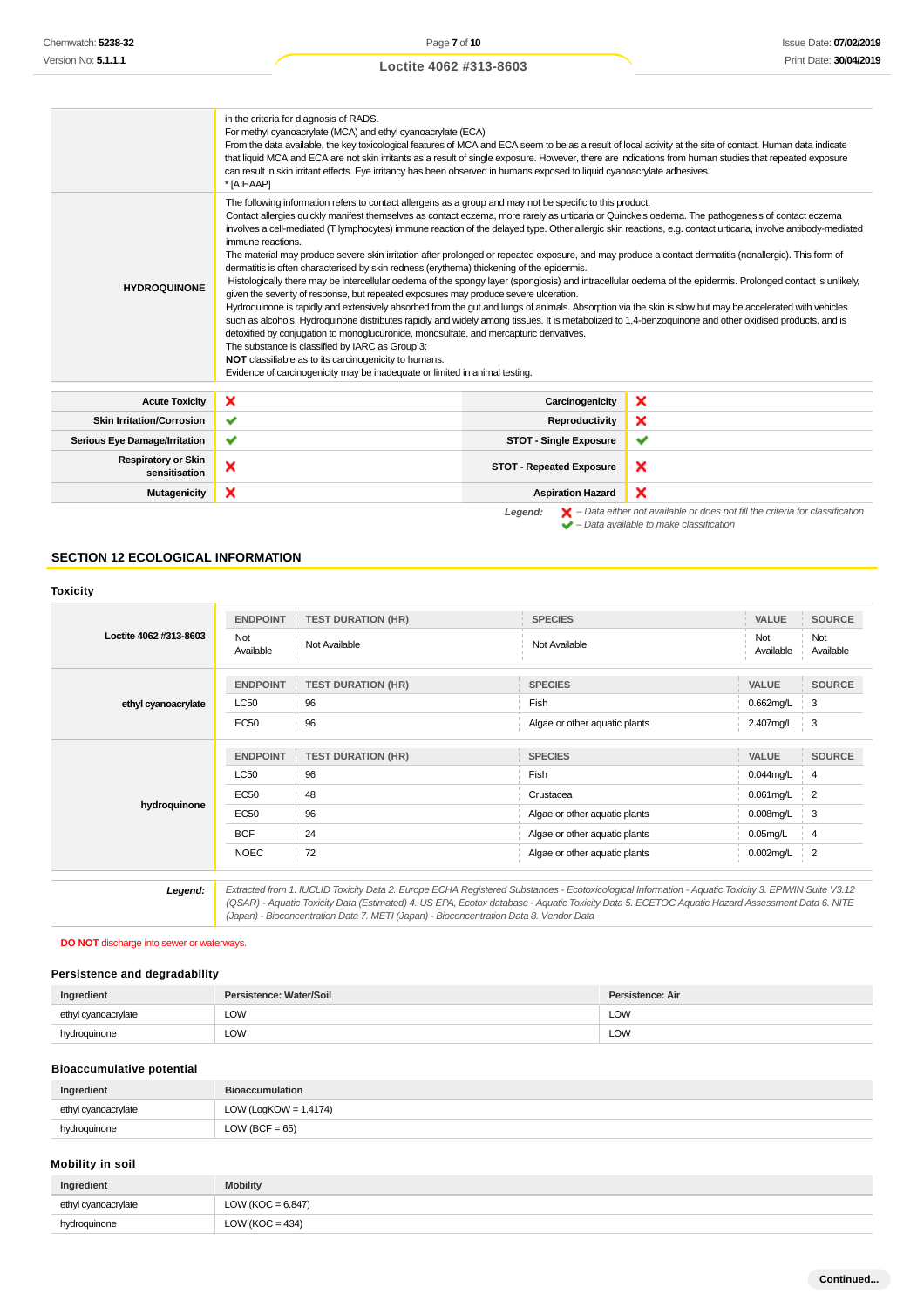#### **SECTION 13 DISPOSAL CONSIDERATIONS**

#### **Waste treatment methods**

| Product / Packaging disposal | DO NOT allow wash water from cleaning or process equipment to enter drains.<br>It may be necessary to collect all wash water for treatment before disposal.<br>In all cases disposal to sewer may be subject to local laws and regulations and these should be considered first.<br>Where in doubt contact the responsible authority.<br>► Recycle wherever possible or consult manufacturer for recycling options.<br>Consult State Land Waste Authority for disposal.<br>Bury or incinerate residue at an approved site.<br>Recycle containers if possible, or dispose of in an authorised landfill. |
|------------------------------|--------------------------------------------------------------------------------------------------------------------------------------------------------------------------------------------------------------------------------------------------------------------------------------------------------------------------------------------------------------------------------------------------------------------------------------------------------------------------------------------------------------------------------------------------------------------------------------------------------|
|------------------------------|--------------------------------------------------------------------------------------------------------------------------------------------------------------------------------------------------------------------------------------------------------------------------------------------------------------------------------------------------------------------------------------------------------------------------------------------------------------------------------------------------------------------------------------------------------------------------------------------------------|

#### **SECTION 14 TRANSPORT INFORMATION**

#### **Labels Required**

|                         | .<br>ο                      |
|-------------------------|-----------------------------|
| <b>Marine Pollutant</b> | <b>NO</b><br>Not Applicable |
| <b>HAZCHEM</b>          | 2Z                          |

#### **Land transport (ADG): NOT REGULATED FOR TRANSPORT OF DANGEROUS GOODS**

#### **Air transport (ICAO-IATA / DGR)**

| <b>UN number</b>             | 3334                                                                                                                                                                                                                                                                                        |                                                      |
|------------------------------|---------------------------------------------------------------------------------------------------------------------------------------------------------------------------------------------------------------------------------------------------------------------------------------------|------------------------------------------------------|
| UN proper shipping name      | Aviation regulated liquid, n.o.s. * (contains ethyl cyanoacrylate)                                                                                                                                                                                                                          |                                                      |
| Transport hazard class(es)   | 9<br><b>ICAO/IATA Class</b><br>ICAO / IATA Subrisk<br>Not Applicable<br><b>ERG Code</b><br><b>9A</b>                                                                                                                                                                                        |                                                      |
| Packing group                | Not Applicable                                                                                                                                                                                                                                                                              |                                                      |
| <b>Environmental hazard</b>  | Not Applicable                                                                                                                                                                                                                                                                              |                                                      |
| Special precautions for user | Special provisions<br>Cargo Only Packing Instructions<br>Cargo Only Maximum Qty / Pack<br>Passenger and Cargo Packing Instructions<br>Passenger and Cargo Maximum Qty / Pack<br>Passenger and Cargo Limited Quantity Packing Instructions<br>Passenger and Cargo Limited Maximum Qty / Pack | A27<br>964<br>450L<br>964<br>450L<br>Y964<br>30 kg G |

#### **Sea transport (IMDG-Code / GGVSee): NOT REGULATED FOR TRANSPORT OF DANGEROUS GOODS**

**Transport in bulk according to Annex II of MARPOL and the IBC code** Not Applicable

#### **SECTION 15 REGULATORY INFORMATION**

#### **Safety, health and environmental regulations / legislation specific for the substance or mixture**

| ETHYL CYANOACRYLATE(7085-85-0) IS FOUND ON THE FOLLOWING REGULATORY LISTS |
|---------------------------------------------------------------------------|
|---------------------------------------------------------------------------|

| Australia Dangerous Goods Code (ADG Code) - Dangerous Goods List                          | Australia Standard for the Uniform Scheduling of Medicines and Poisons (SUSMP) - Index    |
|-------------------------------------------------------------------------------------------|-------------------------------------------------------------------------------------------|
| Australia Dangerous Goods Code (ADG Code) - List of Emergency Action Codes                | Australia Standard for the Uniform Scheduling of Medicines and Poisons (SUSMP) - Schedule |
| Australia Hazardous Chemical Information System (HCIS) - Hazardous Chemicals              |                                                                                           |
| Australia Inventory of Chemical Substances (AICS)                                         | International Air Transport Association (IATA) Dangerous Goods Regulations                |
| Australia Standard for the Uniform Scheduling of Medicines and Poisons (SUSMP) - Appendix | International Maritime Dangerous Goods Requirements (IMDG Code)                           |
| $E$ (Part 2)                                                                              | United Nations Recommendations on the Transport of Dangerous Goods Model Regulations      |
|                                                                                           | (English)                                                                                 |

#### **HYDROQUINONE(123-31-9) IS FOUND ON THE FOLLOWING REGULATORY LISTS**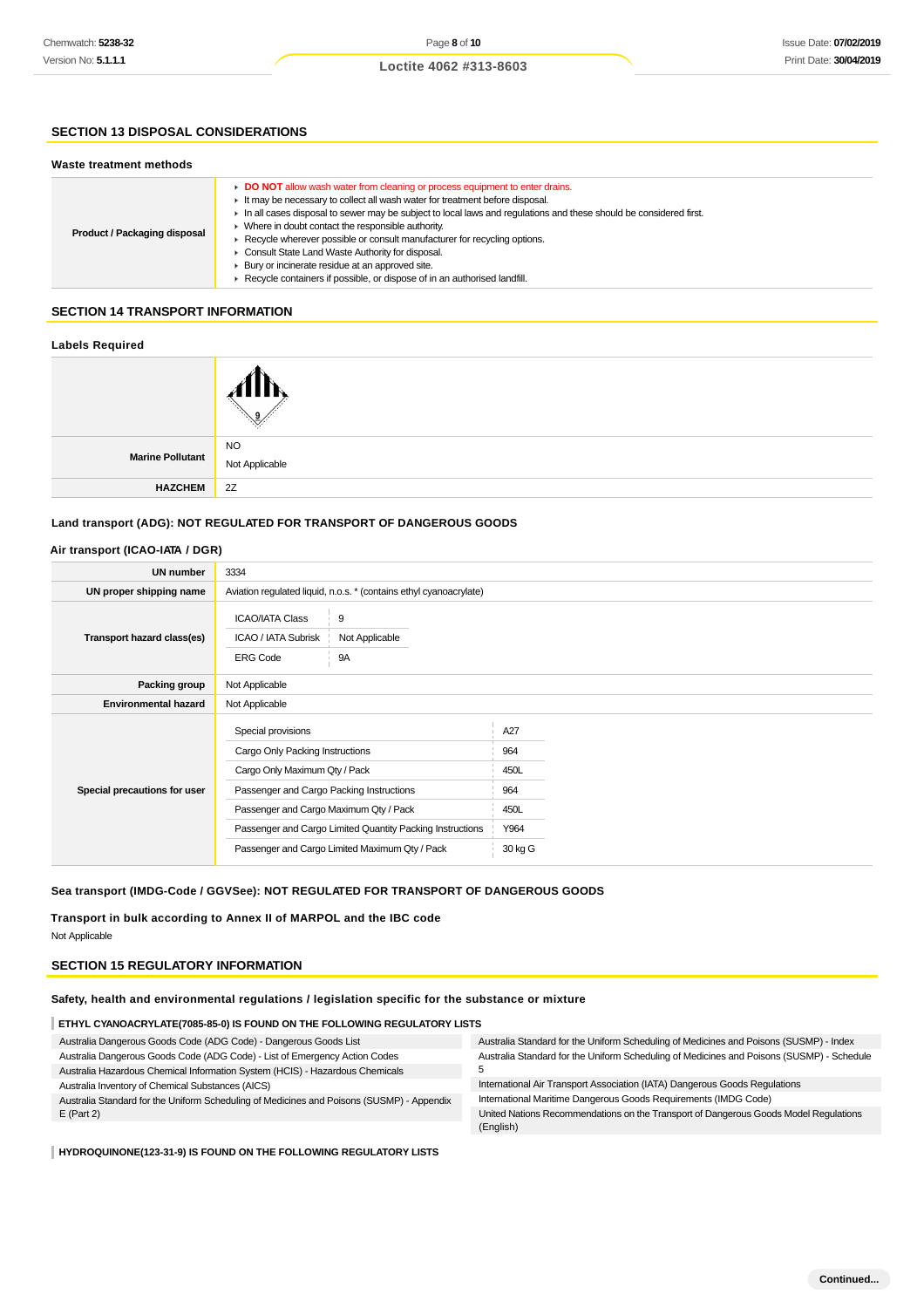| Australia Dangerous Goods Code (ADG Code) - Dangerous Goods List                          | Australia Standard for the Uniform Scheduling of Medicines and Poisons (SUSMP) - Schedule |  |
|-------------------------------------------------------------------------------------------|-------------------------------------------------------------------------------------------|--|
| Australia Dangerous Goods Code (ADG Code) - List of Emergency Action Codes                |                                                                                           |  |
| Australia Exposure Standards                                                              | Australia Standard for the Uniform Scheduling of Medicines and Poisons (SUSMP) - Schedule |  |
| Australia Hazardous Chemical Information System (HCIS) - Hazardous Chemicals              |                                                                                           |  |
| Australia Inventory of Chemical Substances (AICS)                                         | Australia Standard for the Uniform Scheduling of Medicines and Poisons (SUSMP) - Schedule |  |
| Australia Standard for the Uniform Scheduling of Medicines and Poisons (SUSMP) - Appendix | 5                                                                                         |  |
| $E$ (Part 2)                                                                              | Australia Standard for the Uniform Scheduling of Medicines and Poisons (SUSMP) - Schedule |  |
| Australia Standard for the Uniform Scheduling of Medicines and Poisons (SUSMP) - Appendix | b                                                                                         |  |
| $F$ (Part 3)                                                                              | International Agency for Research on Cancer (IARC) - Agents Classified by the IARC        |  |
| Australia Standard for the Uniform Scheduling of Medicines and Poisons (SUSMP) - Index    | Monographs                                                                                |  |
|                                                                                           | International Air Transport Association (IATA) Dangerous Goods Regulations                |  |
|                                                                                           | International Maritime Dangerous Goods Requirements (IMDG Code)                           |  |
|                                                                                           | United National Recommendations on the Transport of Dangerous Coade Model Requlations     |  |

nited Nations Recommendations on the Transport of Dangerous Goods Model Regulations (English)

#### **National Inventory Status**

| <b>National Inventory</b>     | <b>Status</b>                                                                                                                                                                                        |
|-------------------------------|------------------------------------------------------------------------------------------------------------------------------------------------------------------------------------------------------|
| Australia - AICS              | Yes                                                                                                                                                                                                  |
| Canada - DSL                  | Yes                                                                                                                                                                                                  |
| Canada - NDSL                 | No (ethyl cyanoacrylate; hydroquinone)                                                                                                                                                               |
| China - IECSC                 | Yes                                                                                                                                                                                                  |
| Europe - EINEC / ELINCS / NLP | Yes                                                                                                                                                                                                  |
| Japan - ENCS                  | Yes                                                                                                                                                                                                  |
| Korea - KECI                  | Yes                                                                                                                                                                                                  |
| New Zealand - NZIoC           | Yes                                                                                                                                                                                                  |
| Philippines - PICCS           | Yes                                                                                                                                                                                                  |
| USA - TSCA                    | Yes                                                                                                                                                                                                  |
| Taiwan - TCSI                 | Yes                                                                                                                                                                                                  |
| Mexico - INSQ                 | Yes                                                                                                                                                                                                  |
| Vietnam - NCI                 | Yes                                                                                                                                                                                                  |
| Russia - ARIPS                | Yes                                                                                                                                                                                                  |
| Thailand - TECI               | Yes                                                                                                                                                                                                  |
| Legend:                       | Yes = All declared ingredients are on the inventory<br>No = Not determined or one or more ingredients are not on the inventory and are not exempt from listing(see specific ingredients in brackets) |

### **SECTION 16 OTHER INFORMATION**

| <b>Davie</b> |  |
|--------------|--|
|              |  |

#### **SDS Version Summary**

| Version | <b>Issue Date</b> | <b>Sections Updated</b>                                                                                                              |
|---------|-------------------|--------------------------------------------------------------------------------------------------------------------------------------|
| 3.1.1.1 | 28/04/2017        | Name                                                                                                                                 |
| 5.1.1.1 | 07/02/2019        | Chronic Health, Disposal, Fire Fighter (extinguishing media), Ingredients, Physical Properties, Supplier Information, Synonyms, Name |
|         |                   |                                                                                                                                      |

#### **Other information**

Classification of the preparation and its individual components has drawn on official and authoritative sources as well as independent review by the Chemwatch Classification committee using available literature references.

The SDS is a Hazard Communication tool and should be used to assist in the Risk Assessment. Many factors determine whether the reported Hazards are Risks in the workplace or other settings. Risks may be determined by reference to Exposures Scenarios. Scale of use, frequency of use and current or available engineering controls must be considered.

#### **Definitions and abbreviations**

PC-TWA: Permissible Concentration-Time Weighted Average PC-STEL: Permissible Concentration-Short Term Exposure Limit IARC: International Agency for Research on Cancer ACGIH: American Conference of Governmental Industrial Hygienists STEL: Short Term Exposure Limit TEEL: Temporary Emergency Exposure Limit。 IDLH: Immediately Dangerous to Life or Health Concentrations OSF: Odour Safety Factor NOAEL :No Observed Adverse Effect Level LOAEL: Lowest Observed Adverse Effect Level TLV: Threshold Limit Value LOD: Limit Of Detection OTV: Odour Threshold Value BCF: BioConcentration Factors BEI: Biological Exposure Index

This document is copyright.

Apart from any fair dealing for the purposes of private study, research, review or criticism, as permitted under the Copyright Act, no part may be reproduced by any process without written permission from CHEMWATCH.